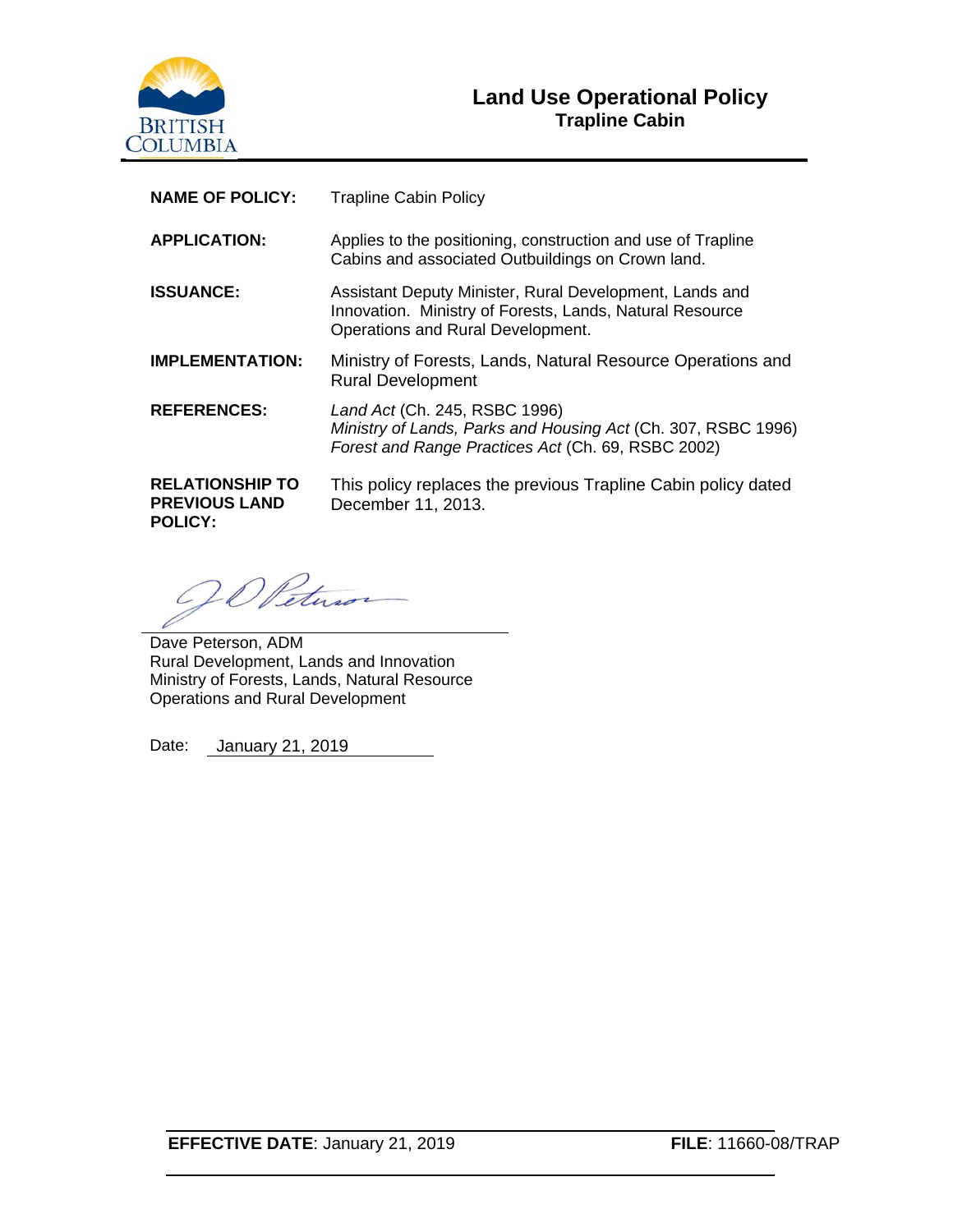| <b>APPROVED AMENDMENTS:</b> |                                             |                     |  |
|-----------------------------|---------------------------------------------|---------------------|--|
| Effective date              | <b>Briefing</b><br><b>Note</b><br>/Approval | Summary of Changes: |  |
|                             |                                             |                     |  |
|                             |                                             |                     |  |
|                             |                                             |                     |  |
|                             |                                             |                     |  |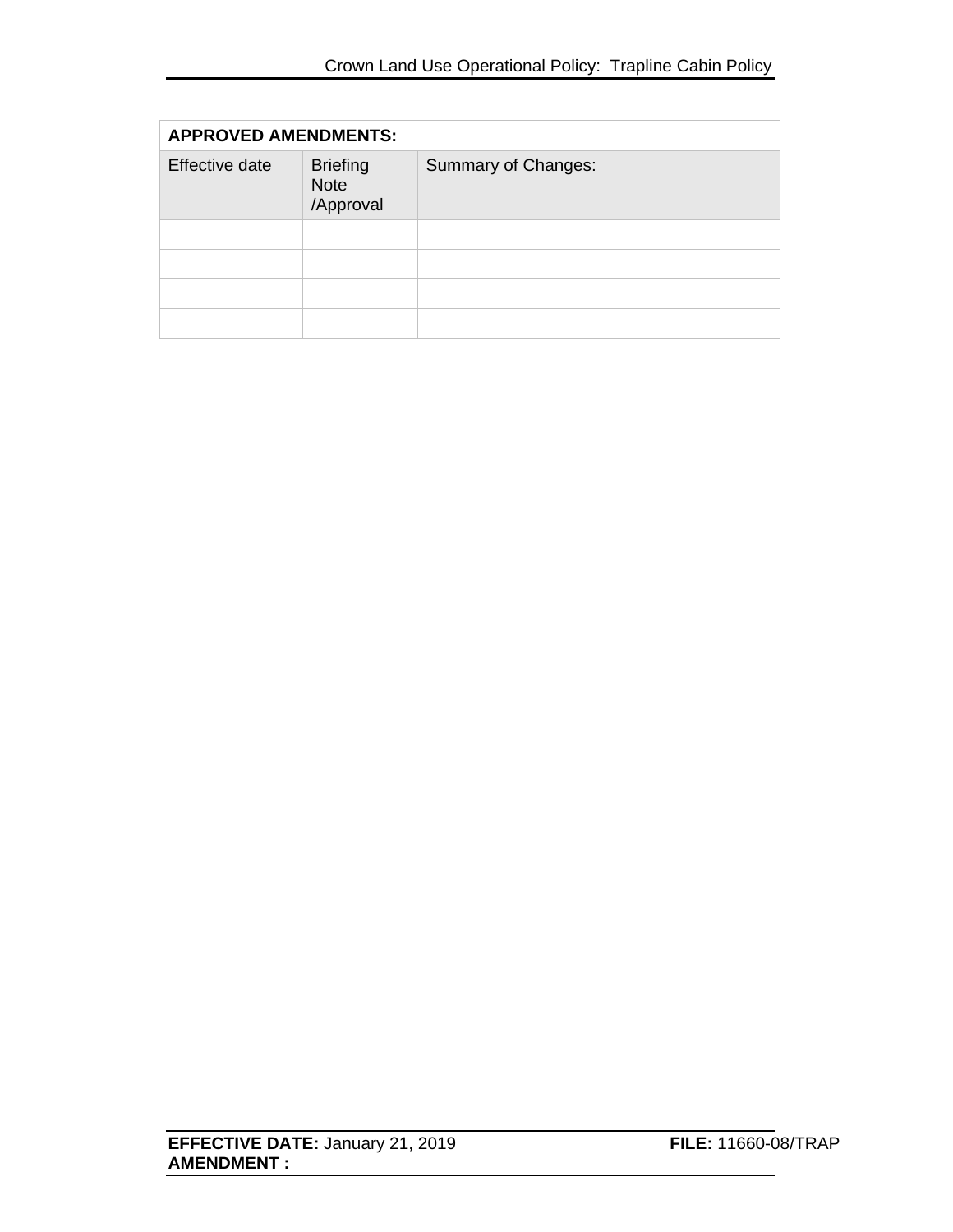#### **Table of Contents**

| 1.               |                                                                        |  |
|------------------|------------------------------------------------------------------------|--|
| 2.               |                                                                        |  |
| 3.               |                                                                        |  |
| $\mathbf{4}$ .   |                                                                        |  |
| 5.               |                                                                        |  |
| 6.               |                                                                        |  |
| $\overline{7}$ . |                                                                        |  |
|                  | 7.1                                                                    |  |
|                  | 7.2                                                                    |  |
|                  | 7.3                                                                    |  |
|                  | 7.4                                                                    |  |
|                  | 7.5<br>7.6                                                             |  |
|                  |                                                                        |  |
| 8.               | CRITERIA FOR TRAPLINE CABIN SITES & IMPROVEMENTS 5<br>8.1              |  |
|                  | 8.2                                                                    |  |
|                  | <b>Construction Criteria for Trapline Cabins and Associated</b><br>8.3 |  |
|                  |                                                                        |  |
| 9.               |                                                                        |  |
| 10.              | TRAPLINE CABINS EXISTING PRIOR TO IMPLEMENTATION OF                    |  |
|                  |                                                                        |  |
| 11               |                                                                        |  |
|                  | APPENDIX I: 1985 TRAPLINE CABIN USE, PLACEMENT AND                     |  |
|                  |                                                                        |  |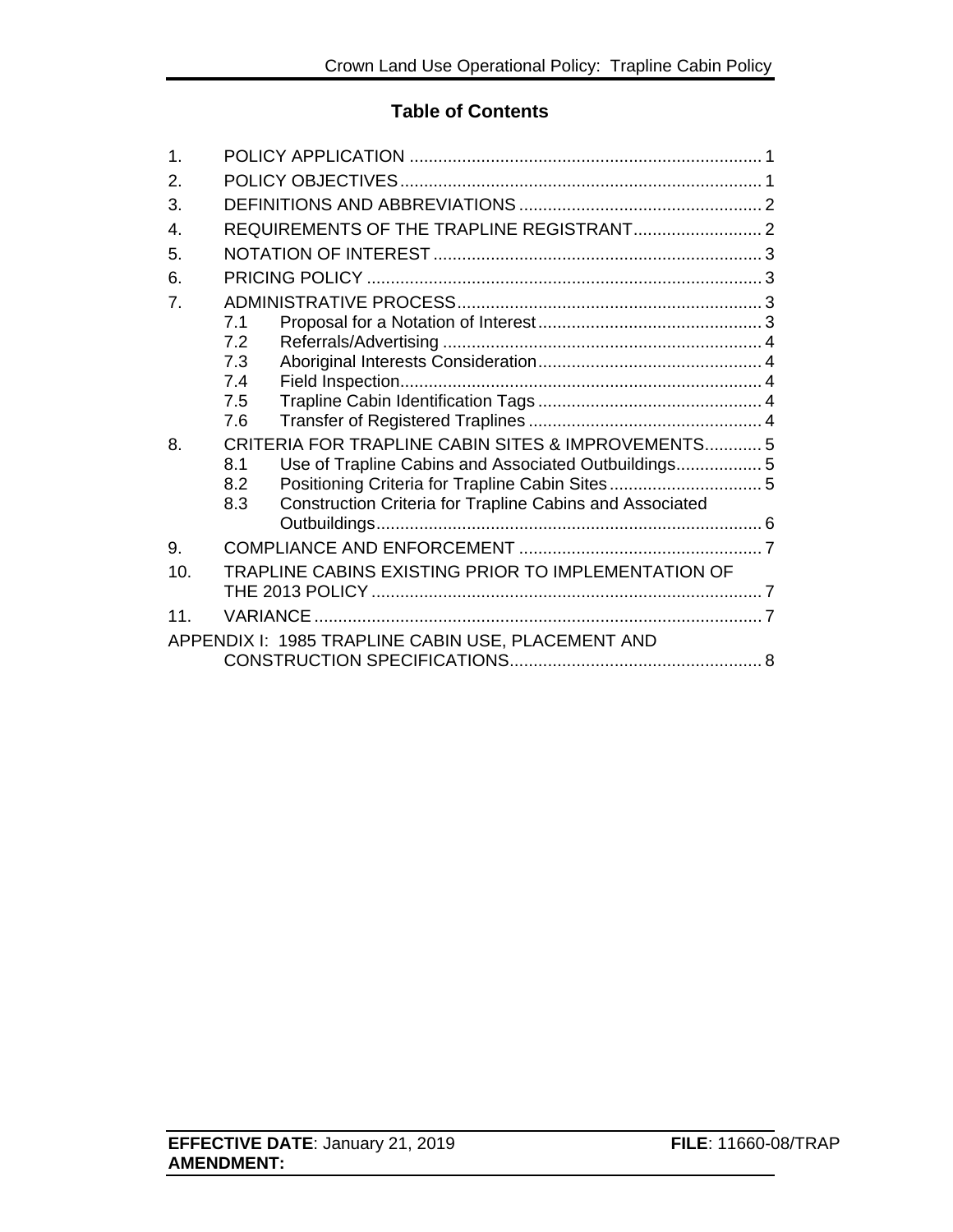## <span id="page-3-0"></span>**1. POLICY APPLICATION**

This policy applies to the construction and use of Trapline Cabins and associated Outbuildings on Crown land.

The intent of the Trapline Cabin Policy is to support the construction and use of trapline cabins on Crown land that provide safety for an authorized trapper working a trapline and are considered essential to a registered trapline business. These cabins are small rustic structures that provide temporary accommodation for trapping, with minimal disturbance on Crown land.

This policy does not apply to

- Foreshore or aquatic Crown land.
- Crown land managed under the Park Act (such as parks, protected areas, conservancies and recreation areas).
- Federal Crown lands, including National Parks and Indian Reserves.
- Treaty lands.
- First Nation's people exercising aboriginal or treaty rights.

There is no *Land Act* tenure application and no tenure document issued under this policy.

## **2. POLICY OBJECTIVES**

<span id="page-3-1"></span>In British Columbia, the activity of trapping animals for commercial purposes is subject to the *Wildlife Act.* The [Permit and Authorization Service Bureau](http://www.env.gov.bc.ca/pasb) and the Ministry's regional Wildlife and Habitat Staff are responsible for the operational administration of [Trapping Licences](http://www.env.gov.bc.ca/pasb/applications/process/trapper.html) and Registered Traplines. This includes [Trapline Transfer and Registration.](https://portal.nrs.gov.bc.ca/web/client/-/trapline-transfer-registration) The [Hunting and Trapping Regulations](http://https/www2.gov.bc.ca/gov/content/sports-culture/recreation/fishing-hunting/hunting/regulations-synopsis)  [Synopsis](http://https/www2.gov.bc.ca/gov/content/sports-culture/recreation/fishing-hunting/hunting/regulations-synopsis) provides a summary of conditions under which trapping animals may legally occur across BC*.* Registration of a trapline under the *Wildlife Act* does not convey any legal rights regarding the construction or use of Trapline Cabins or their associated outbuildings on Crown land.

The construction of any Improvements on Crown land is subject to the *Land Act* and the *Ministry of Lands, Parks and Housing Act*. Normally, a *Land Act* tenure, such as a lease or licence of occupation, is required to authorize the use of Crown land.

The policy in BC has been to not enforce trespass laws in the normal course concerning the positioning, construction and use of Trapline Cabins on Crown land as long as the cabin and the user adheres to very specific conditions prescribed in policy. These cabins are not authorized under provincial statute, therefore no legal rights to the land are granted. There is no basis for a claim for compensation in respect of the removal or deconstruction of a Trapline Cabin or any related Improvements, or the loss of use of a Trapline Cabin Site.

The objectives of this policy are to:

• Support the spirit and intent of the Crown Land Allocation Principles, such as Crown land values are managed for the benefit of the public, the

| <b>EFFECTIVE DATE: January 21, 2019</b> | <b>FILE: 11660-08/TRAP</b> |
|-----------------------------------------|----------------------------|
| <b>AMENDMENT:</b>                       | <b>PAGE: 1</b>             |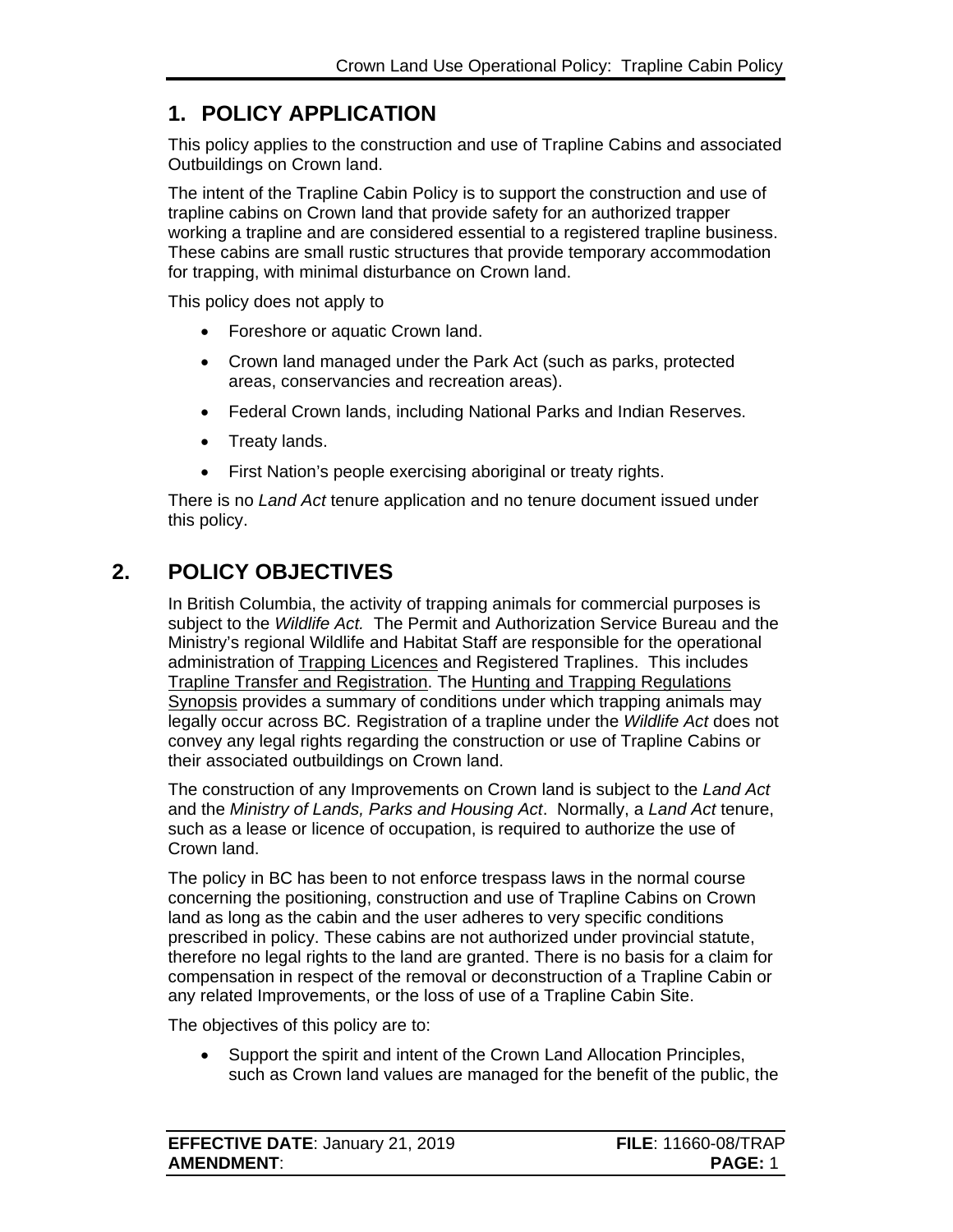interests of First Nations' communities are respected and environmental, economic and social needs and opportunities are addressed.

- Allow the construction and use of Trapline Cabins on Crown land to provide temporary, modest accommodation that facilitates safe and efficient operation of a trapline business.
- Deter the use of Trapline Cabin Sites and associated Improvements for purposes other than trapping (i.e. private residential, private recreational or commercial recreation).
- Define criteria for the positioning, construction and use of Trapline Cabins and associated Outbuildings on Crown land that will be tolerated without a Land Act tenure.
- Continue the existing policy of no fees, rents or taxes if there is compliance with the policy, recognizing that no legal rights to the land are granted and there is no basis for a claim for compensation.
- Minimize any adverse impacts on the public's use of Crown land, wildlife habitat and viability of other business sectors that pay fees, rents and taxes (i.e., avoid creating new road access and avoid foreshore areas within view of an ecotourism lodge or guided tourism activities).
- Establish an inventory of Trapline Cabin Sites, with location and contact information for the purposes of, for example, wildfire prevention/safety and compliance and enforcement.
- Ensure there is consistent interpretation and implementation of this policy across the province.

## **3. DEFINITIONS AND ABBREVIATIONS**

<span id="page-4-0"></span>For a glossary of definitions and abbreviations see [Glossary and Abbreviations.](https://www2.gov.bc.ca/assets/gov/farming-natural-resources-and-industry/natural-resource-use/land-water-use/crown-land/glossary_and_abbreviations.pdf)

#### **4. REQUIREMENTS OF THE TRAPLINE REGISTRANT**

<span id="page-4-1"></span>A Trapline Registrant wishing to construct and/or use a Trapline Cabin and Outbuildings should:

- Go to FrontCounter BC to request that a NOI be established over the proposed or existing Trapline Cabin Site, prior to constructing or using any Improvements.
- Determine what laws apply to the positioning, construction and use of Improvements including, but not limited to local government zoning, roads, trails and water use, and comply with these laws, but need not comply with the requirement to obtain specific authorization to use Crown land if following this policy.
- Not cut, use or remove timber on or from the land without an authorization under the Forest Act and in accordance with the Forest and Range Practices Act. Authorizations may be granted through a "Free Use Permit" or "Occupant Licence to Cut", depending on the circumstances and amount of timber involved.
- Ensure all improvements on the Registered Trapline are in compliance with this policy.

| <b>EFFECTIVE DATE: January 21, 2019</b> | <b>FILE:11660-08</b> |
|-----------------------------------------|----------------------|
| <b>AMENDMENT:</b>                       | <b>PAGE: 2</b>       |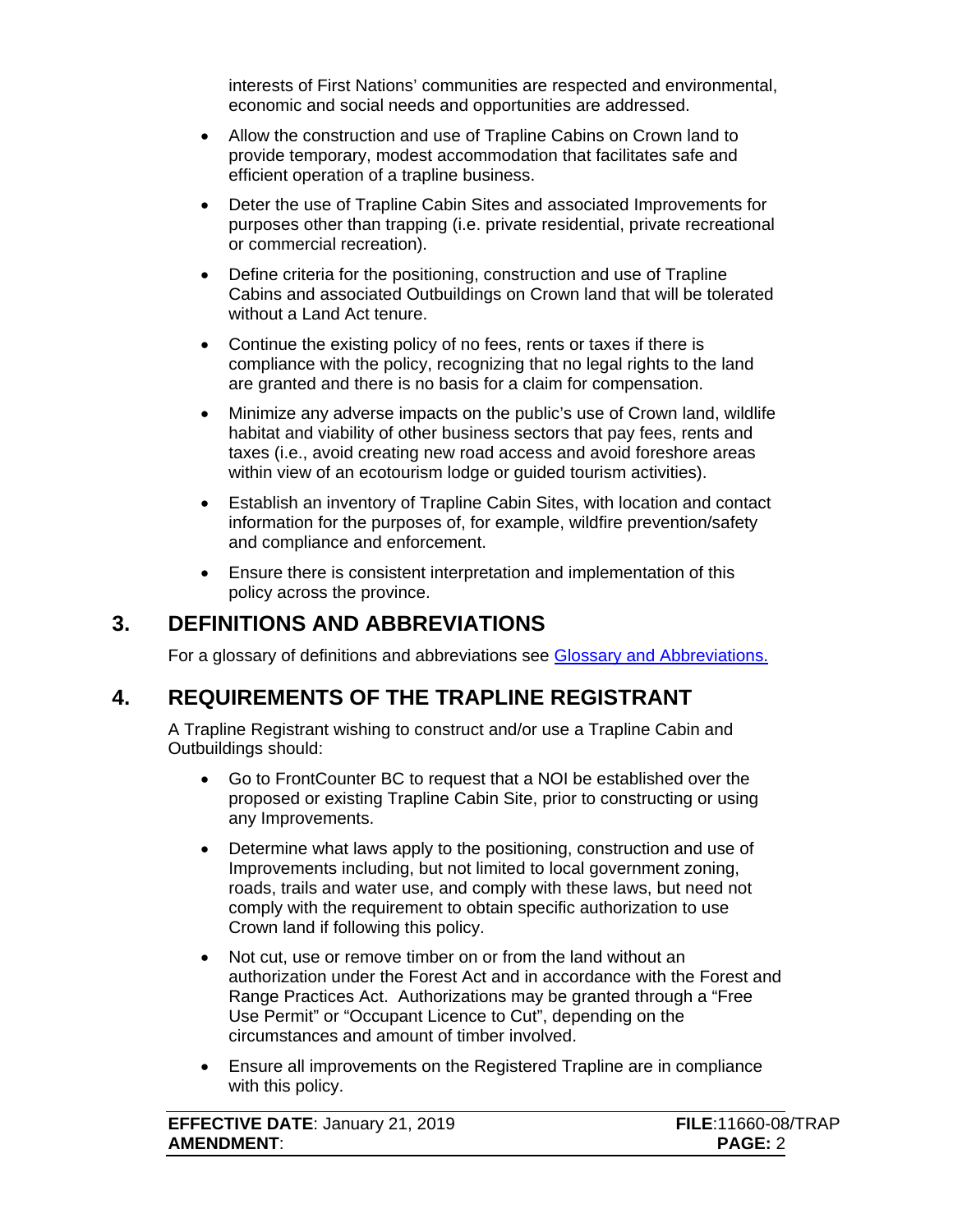- Affix a Trapline Cabin Identification Tag (section 7.5) in a conspicuous place above the main entranceway of all cabins.
- Minimize any adverse impacts on claimed or proven aboriginal or treaty rights, use of Crown land by the public, fish and wildlife habitat, and other business sectors.
- Keep the Trapline Cabin Site(s) and associated structures in a safe, clean and sanitary condition.
- Check-in with FrontCounter BC to update contact information as necessary.

# **5. NOTATION OF INTEREST**

<span id="page-5-0"></span>Refer to the [Crown Land Use Operational Policy:](http://www2.gov.bc.ca/assets/gov/farming-natural-resources-and-industry/natural-resource-use/land-water-use/crown-land/reserves.pdf) Reserves, Withdrawals, [Notations and Prohibitions](http://www2.gov.bc.ca/assets/gov/farming-natural-resources-and-industry/natural-resource-use/land-water-use/crown-land/reserves.pdf) for information on NOIs.

A NOI for a Trapline Cabin Site enables the creation of a reliable, up-to-date inventory of trapline-related Improvements. This inventory provides contact information for emergency services, enforcement and land-use referrals. NOIs are considered in resource development and research as well as in land-use decisions.

The Crown may authorize tenures that overlap the Trapline Cabin Site. Reasonable efforts should be made to contact the Trapline Registrant as part of the referral process and consider the trapper in the decision-making process. As a result of a decision to issue a land tenure, the trapper may have to relocate the Trapline Cabin Site and improvements.

### **6. PRICING POLICY**

<span id="page-5-1"></span>Fees and rents are not applicable.

### **7. ADMINISTRATIVE PROCESS**

### <span id="page-5-3"></span><span id="page-5-2"></span>**7.1 Proposal for a Notation of Interest**

Prior to constructing any improvements, the Trapline Registrant should contact FrontCounter BC in writing to propose that a NOI be established over the Trapline Cabin Site. The proposal should include:

- The trapline registration number;
- The Trapline Registrant's name, permanent address and contact information;
- GPS map of the Trapline Cabin Site (with the south-west corner identified); and,
- Photos of all Improvements.

FrontCounter BC should complete a land status of the specific area, confirm support for the NOI with Wildlife and Habitat Staff and forward the information to Land Authorizations Staff. Review of mapped information regarding land tenures, parks, provincial forest boundaries, local government jurisdiction, etc.

| <b>EFFECTIVE DATE: January 21, 2019</b> | <b>FILE: 11660-08/TRAP</b> |
|-----------------------------------------|----------------------------|
| <b>AMENDMENT:</b>                       | Page: 3                    |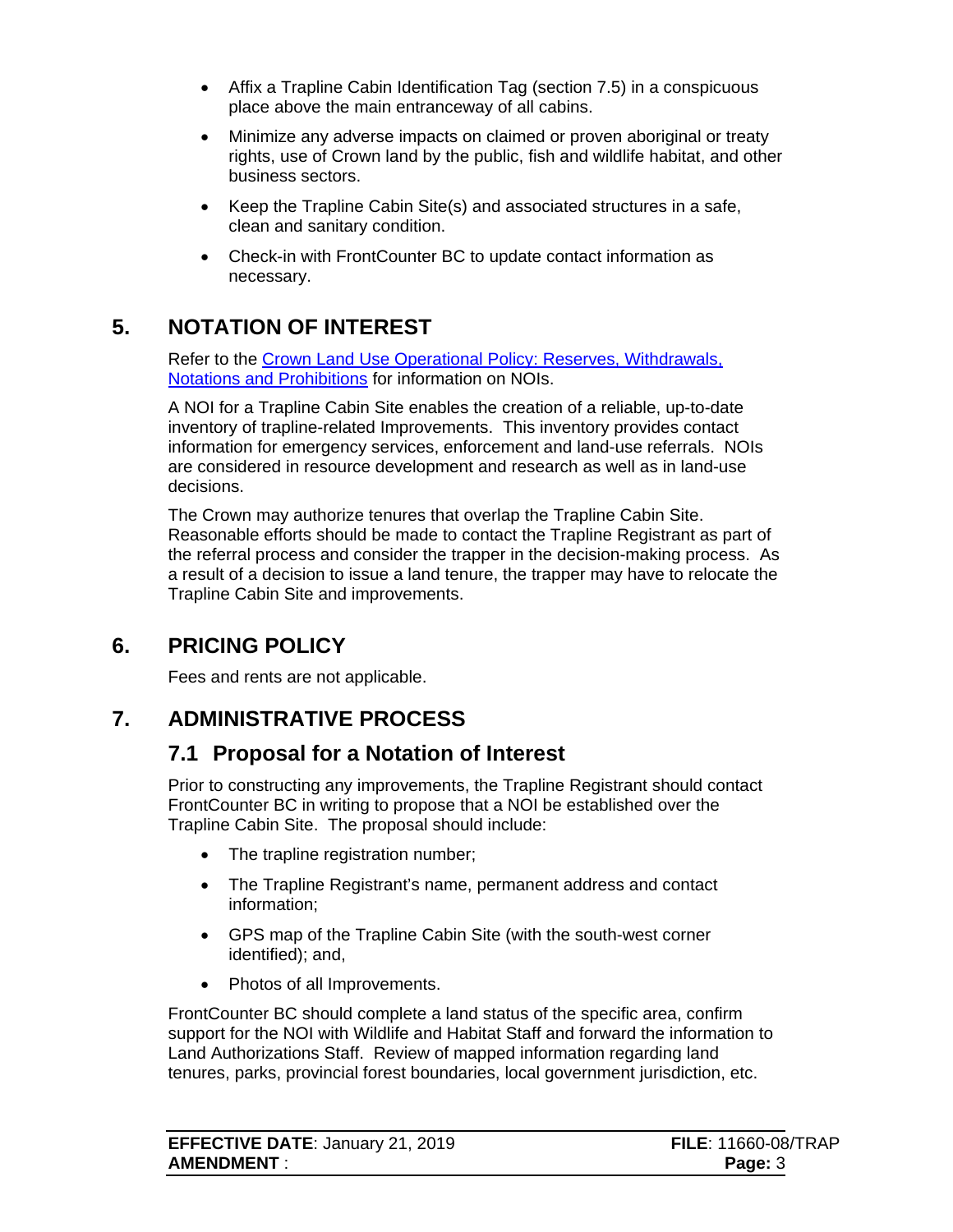ensures that the area is available and aids in the identification of legal encumbrances and potential issues or conflicts.

If established, the NOI will be issued in the name of government's fish and wildlife branch on behalf of the Trapline Registrant.

Land Authorizations Staff have the sole discretion to enter a NOI in the Crown land registry. Each situation is unique in its impact on other values and may trigger the need to conduct further investigation or reconsider the planned location. Statusing may identify a possible conflict between Cabin use and other interests. Land Authorizations Staff may disallow the proposal to establish a NOI for the Trapline Cabin Site. The term of the NOI is at the discretion of the Authorizing Agency.

## <span id="page-6-0"></span>**7.2 Referrals/Advertising**

There are no referral or advertising requirements under this policy.

## <span id="page-6-1"></span>**7.3 Aboriginal Interests Consideration**

The Province has a legal obligation to consult and (where required) accommodate First Nations when a Crown activity or decision may adversely impact claimed or proven aboriginal or treaty rights. When consulting, government officials are guided by the interim [Updated Procedures for Meeting](http://www.gov.bc.ca/arr/reports/down/updated_procedures.pdf)  [Legal Obligations When Consulting First Nations.](http://www.gov.bc.ca/arr/reports/down/updated_procedures.pdf) The procedures do not replace or supersede treaties, consultation process agreements or other agreements – where applicable, such agreements will guide consultation.

While the Province is responsible for ensuring adequate and appropriate consultation and accommodation, proponents may be involved in the procedural aspects of consultation (see Guide to Involving Proponents When Consulting [First Nations\)](http://www.gov.bc.ca/arr/consultation/down/guide_to_involving_proponents_2011.pdf). Trapline Registrants are encouraged to engage with First Nations communities prior to seeking a NOI for a Trapline Cabin Site.

### <span id="page-6-2"></span>**7.4 Field Inspection**

The need to conduct a field inspection or onsite evaluation of the existing or proposed Trapline Cabin Site varies. The decision to make an inspection lies with the Authorizing Agency.

# <span id="page-6-3"></span>**7.5 Trapline Cabin Identification Tags**

If the proposal for a NOI is accepted, Land Authorizations Staff should forward the notice of establishment of NOI to the Registered Trapper. The Registered Trapper must clearly identify the trapline cabin by displaying the trapline registration number in a conspicuous place above the main entranceway of all cabins. The numbers must be highly visible, at least from a point 4.5 meters (15 feet) from the cabin. Pre-existing, government-issued brass identification tags are acceptable.

## <span id="page-6-4"></span>**7.6 Transfer of Registered Traplines**

Wildlife and Habitat Staff administer trapline-related policies under the *Wildlife Act* and are responsible for the transfer of registered traplines, including First Nations consultation. First Nations will be informed of the presence, or possibility of trapline-related Improvements at the time of the requested transfer.

| <b>EFFECTIVE DATE: January 21, 2019</b> | <b>FILE:11660-08</b> |
|-----------------------------------------|----------------------|
| <b>AMENDMENT:</b>                       | <b>PAGE: 4</b>       |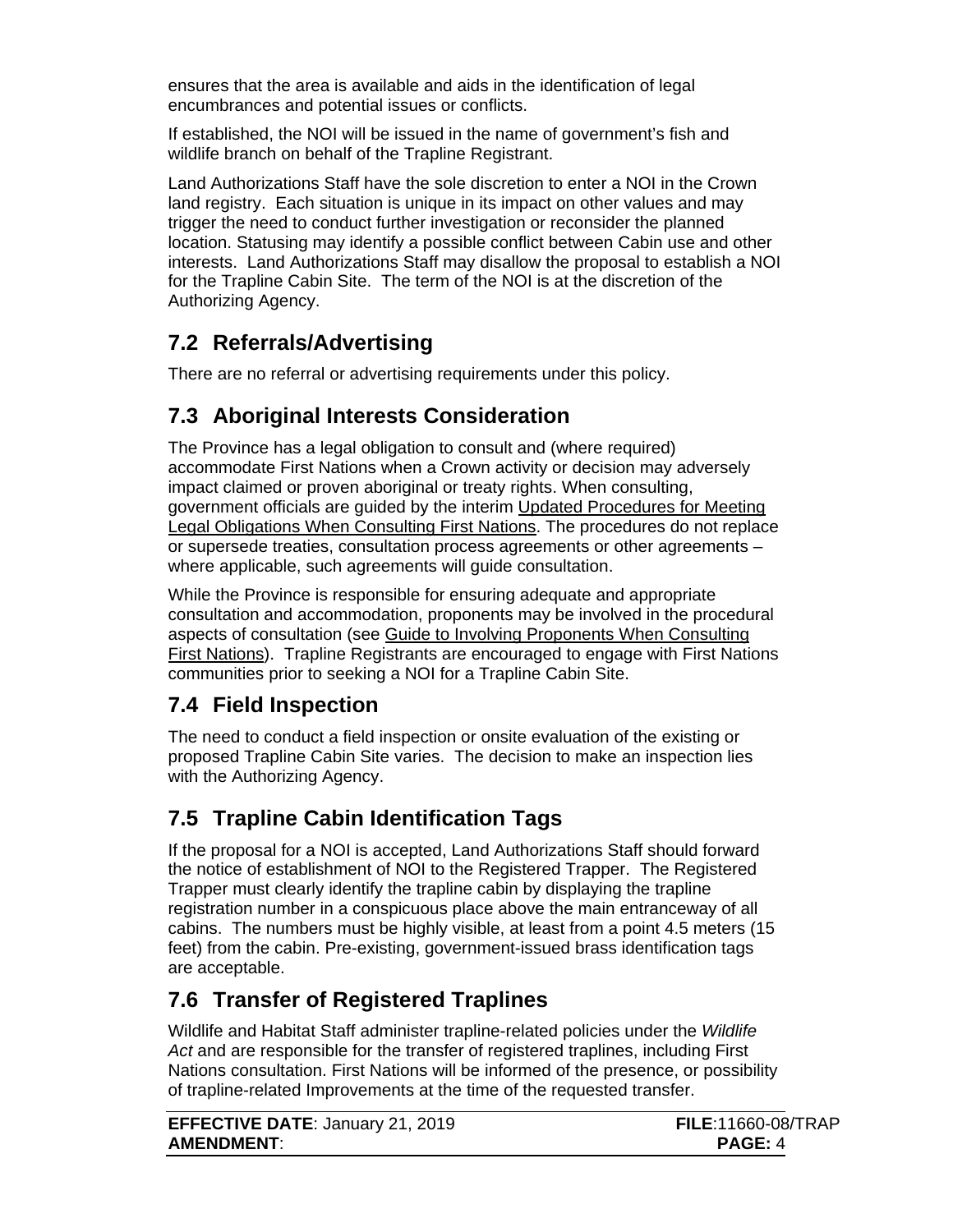### <span id="page-7-0"></span>**8. CRITERIA FOR TRAPLINE CABIN SITES & IMPROVEMENTS**

### <span id="page-7-1"></span>**8.1 Use of Trapline Cabins and Associated Outbuildings**

Trapline Cabins and associated Outbuildings are only to be used by Authorized Trappers and individual(s) that accompany the Authorized Trappers for purposes directly associated with trapline-related activities.

- Trapline Cabins must not be occupied as a permanent residence.
- Associated Outbuildings may not be used as accommodation at any time.
- Neither the Trapline Cabin nor the associated Outbuildings may be rented, sublet or otherwise used for financial benefit (including: rental to guide outfitters, other trappers, hunters, commercial or public recreation) or for recreational purposes.
- Public access over the Trapline Cabin Site may not be restricted; however, the Trapline Cabin and associated Outbuildings may be locked to secure equipment and pelts.

# <span id="page-7-2"></span>**8.2 Positioning Criteria for Trapline Cabin Sites**

- a) Trapline Cabin Sites must be no larger than 50 m x 50 m.
- b) Trapline Cabin Sites must not be closer than 20 km apart.
- c) The Trapline Cabin and associated Outbuildings must be located entirely within a Trapline Cabin Site:
	- Only one Trapline Cabin is allowed per Trapline Cabin Site
	- No more than three associated Outbuildings are allowed per Trapline Cabin Site.
- d) Trapline Cabin Sites must not be located:
	- in areas extensively used by the public;
	- within 50 km from the Trapline Registrant's residence by road, unless there is a demonstrated need based on legitimate safety concerns or in situations where the Cabin is pre-existing and the incoming Trapline Registrant lives closer than 50 km to the trapline;
	- on terrain that requires significant disturbance of the land (e.g., steep slopes);
	- in areas specifically identified by the Ministry as being excluded due to other interests in the area or potential conflicts.
- e) Trapline Cabin Sites must be setback from foreshore areas.
	- Setbacks from rivers and creeks (greater than 1.5 m channel width), like waterways, coastline and lakes with residential or commercial development or high potential for recreational use along the shoreline (at the time of construction of the cabin) must be at least 100 m as measured on a horizontal line from the high water mark.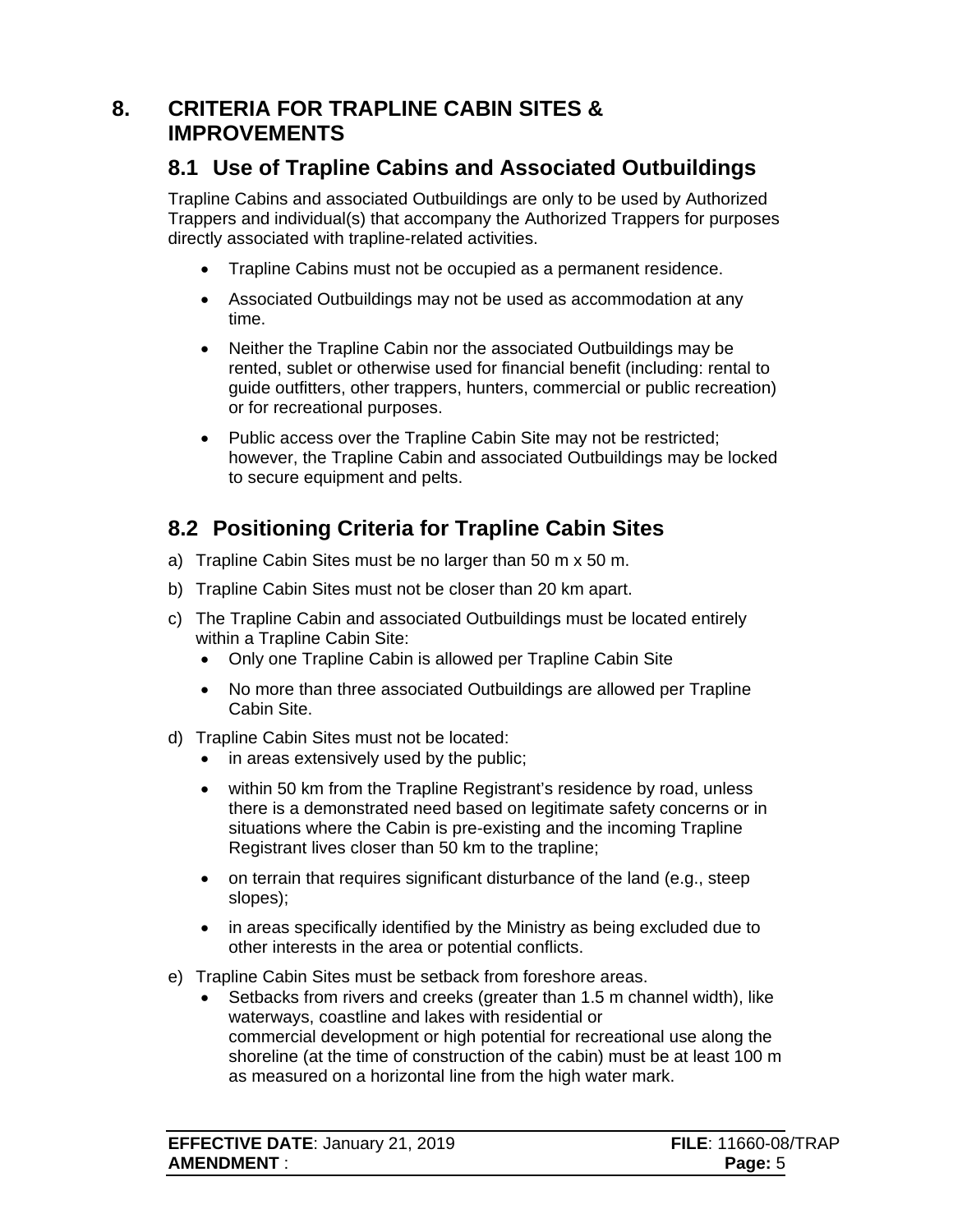- Setbacks from rivers and creeks (less than or equal to 1.5 m channel width), marshland, bogs, small ponds, springs, like waterways and lakes without residential or commercial development or a high potential for recreational use along the shoreline (at the time of construction of the cabin) must be at least 30 m as measured on a horizontal line from the high water mark.
- f) The impact of the Trapline Cabin Site and Improvements on other land uses/interests should be minimized through careful site selection (e.g., no or low potential impact on claimed or proven aboriginal or treaty rights, cultural values or cultural sites; not adjacent to other uses; not visible from lakes, rivers or like waterways).
- g) The location of the Trapline Cabin site must be as reported to FrontCounter BC office and flagged with a NOI. The NOI will be described using a GPS point on the SW corner of the site and a metes and bounds description for the remainder of the boundary.

#### <span id="page-8-0"></span>**8.3 Construction Criteria for Trapline Cabins and Associated Outbuildings**

- a) All Trapline Cabins and associated Outbuildings must
	- be located on a Trapline Cabin Site,
	- be single-story, not exceeding 5m in height measured from the top of the finished main floor to the highest point of the cabin,
	- be built on non-permanent foundations,
	- be constructed with minimal ground disturbance, and
	- have no permanent servicing (e.g., power lines by commercial power producer, natural gas, water wells etc.).
- b) A Trapline Cabin may refer to a Base Cabin or one of two Line Cabins.
	- i. Criteria for a Base Cabin
	- One Base Cabin is allowed per Registered Trapline, including all preexisting cabins or structures, independent of their condition.
	- A Base Cabin must not exceed 39.5 m2 (approximately 425 ft2) floor area, as measured from the inside of the exterior wall.
	- The deck on the Base Cabin to run on one side of the cabin only and not to extend further than 2.5 m (approximately 8 feet) out from the cabin.
	- ii. Criteria for a Line Cabin
	- Two Line Cabins are allowed per Registered Trapline, including all preexisting cabins or structures, independent of their condition.
	- A Line Cabin must not exceed 20 m2 floor area, including deck space.
- c) Associated Outbuildings: The cumulative floor area of the associated Outbuildings on each Trapline Cabin Site must not exceed 20m2.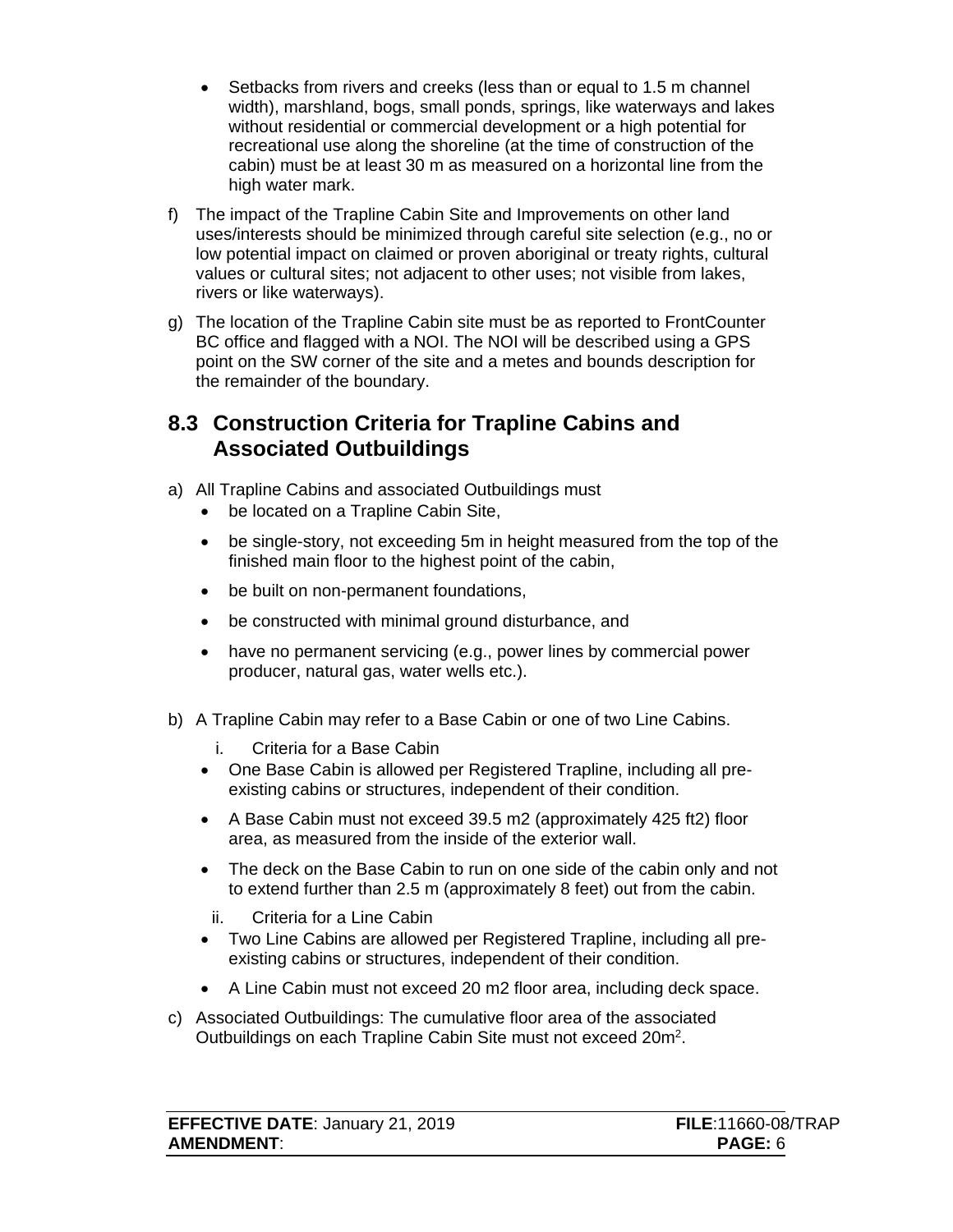# **9. COMPLIANCE AND ENFORCEMENT**

<span id="page-9-0"></span>Trapline Cabins and associated Outbuildings, even if they comply with this policy, are technically in trespass under the *Land Act*. These Improvements are not authorized under provincial statute, therefore no legal rights to the land are granted. There is no basis for a claim for compensation in respect of the removal or destruction of a Trapline Cabin or any related Improvements, or the loss of use of a Trapline Cabin Site.

It is the policy of the Ministry responsible for the *Land Act* to oversee the government's interest as landowner according to the Trapline Cabin Policy. In other words, the Ministry may tolerate the construction and use of trapline-related Improvements on Crown Land without tenure if they adhere to this policy. In cases of non-compliance, the ministry's Compliance and Enforcement Procedures will be used to guide enforcement of any trespass activities.

If removals of trapline-related Improvements are required by government, notice should be given by compliance and enforcement staff as soon as possible and should include consideration of relevant factors (such as seasonal conditions).

Improvements built or used contrary to the Trapline Cabin Policy may result in immediate enforcement action for trespass under the *Land Act*. A person who constructs or uses non-compliant Improvements on Crown land may also be in violation of other statutes (e.g., *Occupiers Liability Act*, *Wildlife Act, Forest and Range Practices Act etc.)* leading to enforcement action*.*

## <span id="page-9-1"></span>**10. TRAPLINE CABINS EXISTING PRIOR TO IMPLEMENTATION OF THE 2013 POLICY**

Trapline cabins that are registered in the Crown Land Registry and either

- (1) existed prior to the effective date of this policy, or
- (2) are built on, and do not expand the footprint of an original cabin,

are to be included under this policy but using the 1985 construction and positioning criteria/specifications (please refer to Appendix I). With those two exceptions, all aspects of the this current policy apply to all Trapline Cabins.

#### **11. VARIANCE**

<span id="page-9-2"></span>Requests for variance from this policy must be made by the Trapline Registrant, in writing, to the Regional Executive Director.